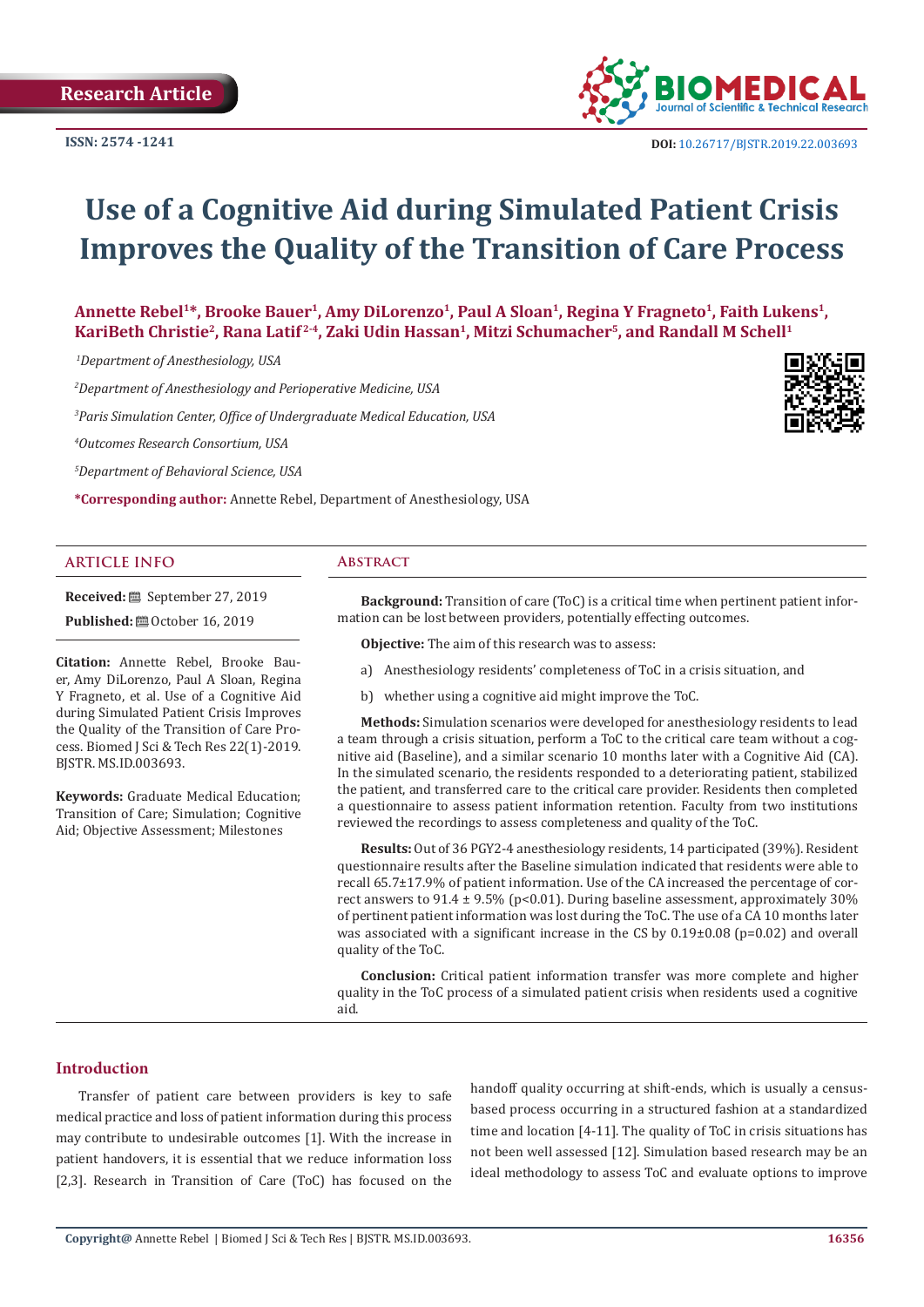this process [13,14]. A recent study in graduating medical students indicated a significant information loss during handoff after simulated crisis [15].

It could be postulated that this loss of information is more common among people of less experience, yet recent publications in anesthesiology indicate that regardless of training level, frequency of intraoperative handoffs negatively correlates with patient outcome [16,17]. The impact of anesthesia handover frequency on patient outcomes might be related to information lost during critical times, such as during patient crisis situations [15-17]. Cognitive aids decrease loss of information during ToC [8-19]. The use of cognitive aids during crisis has been shown to assist providers in performing and prioritizing better in high stress, time sensitive situations [20-23]. However, compliance with using these cognitive aids has been low [24]. We hypothesized that significant information is lost during the ToC and that the use of a cognitive aid would improve the completeness of the ToC following a crisis simulation.

The aim of this research was to assess:

1. anesthesiology residents' completeness of ToC in a crisis situation, and

2. whether use of a cognitive aid improves the ToC quality.

## **Methods**

After Institutional Review Board approval, anesthesiology residents in Post-Graduate Year (PGY) 2-4 from the University of Kentucky (UK) were given the option to participate in the project. All participants provided written consent for data analysis.

#### **Simulation Scenario**

The authors developed, by consensus, three patient crisis simulation scenarios. The scenarios, similar in crisis complexity, were randomly assigned to the participants. In each scenario, the anesthesiology resident led a rapid response team through a patient code. After stabilization, the resident transported the patient to the critical care unit (ICU) and transferred care to the critical care physician (Figure 1).



**Figure 1:** The figure illustrates the individual distribution (n=14) of completeness score of the Transition of Care process without (pre) and with Cognitive Aid (with CA). The completeness score is expressed as a percentage of maximum score. Individuals with improved performance are shown with solid line (n=13), while participants with 'pre' lower than 'with CA' score are shown with a dashed line (n=1).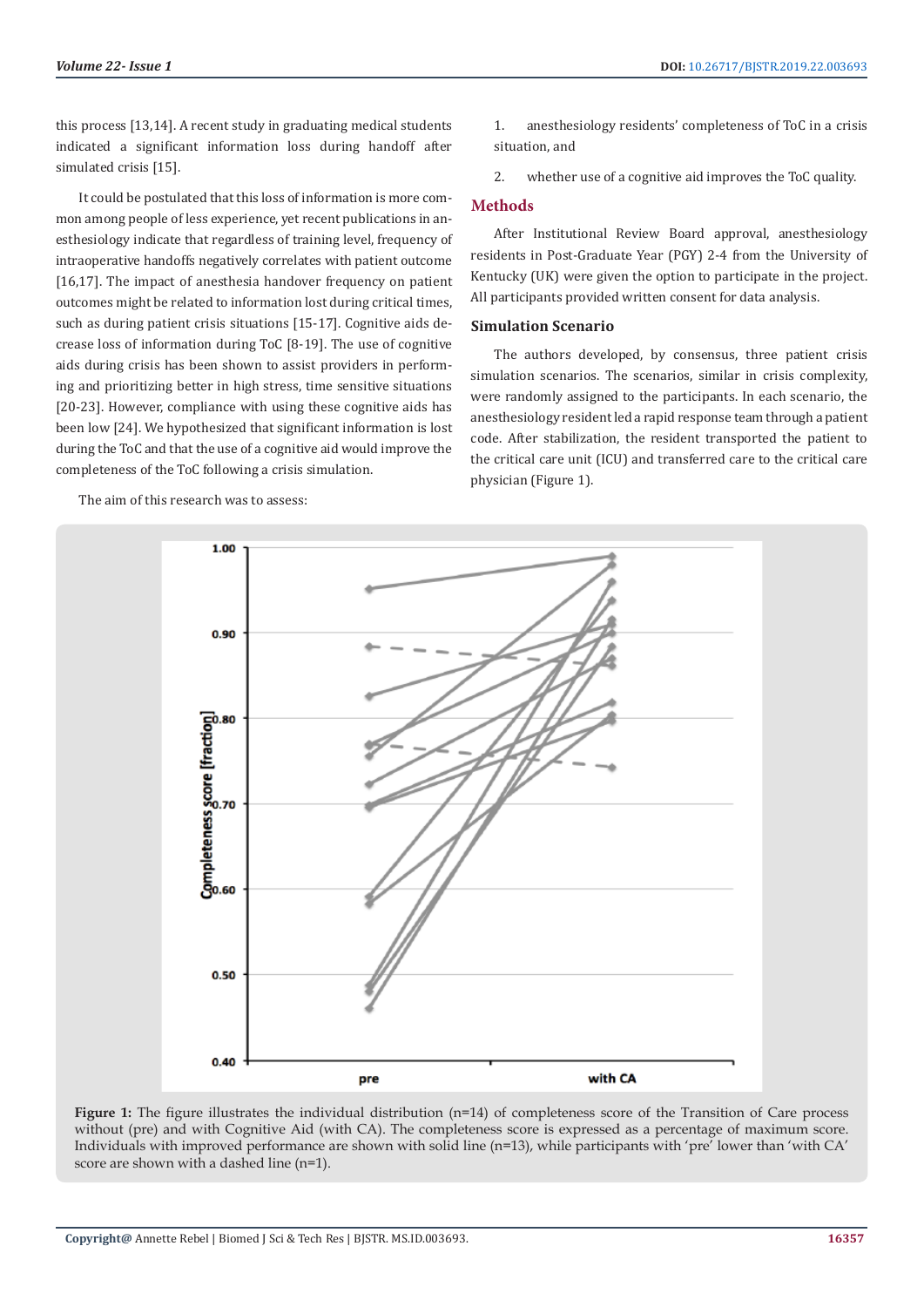Prior to participation in the scenario, each resident reviewed the ToC process by viewing a 15-minute instructional video produced by the authors. The video was a "just-in-time" teaching method providing instruction immediately prior to application 25. It outlined ToC knowledge components, structure, and demonstrated a correctly performed ToC in a critical care setting. The simulation used a computer- controlled mannequin (Laerdal Sim Man 3GTM) and a monitor continuously showing the patient's vital signs in a simulated hospital setting. The scenario began when the rapid response team, led by the anesthesiology resident, arrived at the bedside of a deteriorating patient. The resident-initiated communication with the bedside nurse (Confederate 1) to obtain patient information and delegated tasks to other team members. When the resident determined sufficient patient information had been received, a read-back from the confederate was performed. The standardized read-back included all pertinent information about the patient in an organized format, ensuring that all residents received identical, complete information. In the next stage of the scenario, the patient deteriorated into cardiac arrest requiring resuscitation. After resuscitation, the resident was then instructed to transport the patient to the ICU. At arrival the resident transferred care to the ICU physician (Confederate 2). The scenario was videotaped with voice recording for data analysis.

### **Evaluation**

**Questionnaire:** After completing the simulation scenario, the resident completed a ten-question multiple-choice questionnaire about patient information obtained in the initial patient evaluation and confederate read-back. This format was chosen to assess the amount of information recalled from the scenario.

Expert anesthesiology faculty from two institutions (University of Kentucky; Lexington KY [n=4], University of Louisville; Louisville, KY [n=3]) reviewed the audio recordings from the scenario to assess the transfer of care process for both completeness and quality (Communication, Organization, Team Leadership) of professional interactions. The assessment was completed using a checklist with scenario-specific content and a modified Likert Scale to provide an overall handover rating. The faculty had participated in previous ToC simulation projects and had extensive experience in rating ToC quality using similar checklists. All seven faculty reviewed the voice recordings and evaluated the ToC performance independently. Four faculty members were familiar with the residents (UK), while the other three faculty members were not (UL).

**Completeness Score (CS):** All faculty used scenario-specific checklists to grade the completeness of the ToC report to the ICU provider. The CS indicated the fraction of complete and correct information transferred to the provider.

**Professional Competency:** The same faculty members evaluated the resident's performance during the ToC process for communication skills, information organization, and leadership skills using modified and anchored Likert scales. The scale consisted of a range from 1-5 (1=unsatisfactory; 5=excellent) to grade the three different components: communication skills, information organization, and team leadership skills; all reported as fractions of the maximum score. The scores were combined for analysis of professional competency based on training year. After randomization, fourteen residents participated in the Baseline stage of the project. The project was repeated ten months later with the same participants but with a cognitive aid for use in the ToC process (with cognitive aid; ToC CA) (Figure 1). The randomly assigned scenarios in the second encounter were not identical but similar in complexity to the first encounter scenarios. The scenario setup and evaluation process were identical for Baseline and ToC CA encounters.

### **Cognitive Aid**

The authors utilized a cognitive aid, validated in previous research, that was developed by faculty consensus. [15-27]. It was provided to the resident in the second encounter upon entrance into the simulation room.

# **Statistical Analysis**

All scores are reported as mean ± SD. Analysis of variance was performed to identify statistical differences due to training level or assigned scenario. Data were analyzed independently for faculty evaluations from both institutions. For parametric data, the paired t-test was used to assess statistical significance. Statistical significance was assumed if p<0.05. Regression analysis was used to assess inter-rater reliability amongst each faculty evaluation of the ToC process.

# **Results**

A total of 14 of 36 PGY2-4 anesthesiology residents (39%) participated in the project at both, Baseline and in ToC CA.

#### **Questionnaire**

The resident questionnaire results immediately after the Baseline encounter demonstrated that residents able to recall only 65.7±17.9% of patient information. In the second simulation [ToC CA], the use of a cognitive aid increased the percentage of correctly answered questions to  $91.4 \pm 9.5\%$  (p<0.01).

#### **Completeness Score (CS)**

CS based on rating of faculty from the training institution (UK) and the non-training institution (UL) are shown in Figure 2. The faculty assessment for the Baseline scenario indicated a CS of 0.67  $\pm$  0.16 (UK) or 0.72  $\pm$  0.17 (UL). On average, UK faculty reported a lower CS by 0.04 than UL faculty. There was substantial information lost during the ToC. This overall assessment was unaffected by the observation that the training institution faculty scored the residents lower than the non-training institution faculty. CSs were improved during ToC when using the cognitive aid. The CS change from Baseline to ToC CA as rated by faculty of the training institution (UK) was not statistically different from the change reported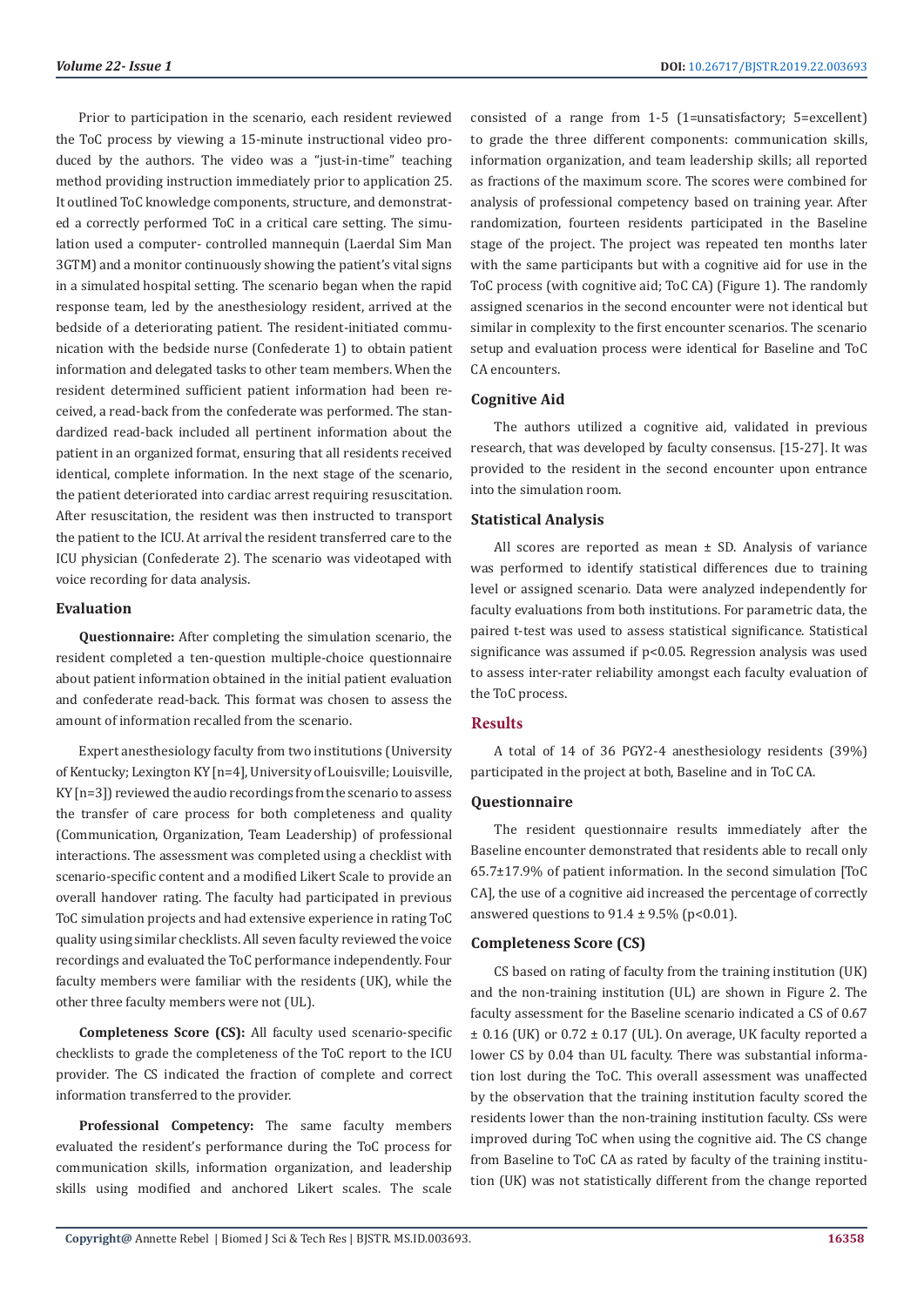by faculty from the non-training institution (UL)[p=0.87]. Averaging the scores from UK and UL faculty, the use of the cognitive aid was associated with a significant increase in the CS by 0.19±0.08  $(p=0.02)$ .



**Figure 2:** The figure illustrates the individual distribution (n=14) of the communication score of the Transition of Care process without (pre) and with Cognitive Aid (with CA). The score is expressed a percentage of maximum score. Individuals with improved or unchanged performance are shown with solid line (n=12), while participants with 'pre' lower than 'with CA' score are shown with a dashed line (n=2).

# **Communication, Information Organization and Team Leadership Skills Assessment**

Scores for communication skills, information organization and team leadership skills during the scenario rated by faculty from the training institution (UK) and the non- training institution (UL). An analysis comparing score ratings between the faculty from UK and faculty from UL demonstrated significant differences between the assigned scores in all categories, with UK faculty reporting lower scores on average in all three skill categories. However, the overall assessment indicated all professional attributes were rated higher when a cognitive aid was used. Based on faculty ratings from both institutions, the average scores for communication increased significantly from Baseline to ToC CA by 0.08, and the information organization and team leadership scores were significantly higher in ToC CA than at Baseline.

#### **Influence of Training Level**

Combined CS for Baseline and ToC CA measurement were significantly influenced by the training level. Junior residents (PGY2) residents were less complete in ToC than more advanced residents (PGY3 and 4) (p=0.05). Scores for communication skills, information organization and team leadership were combined as professional competency. This global measurement of professional competency improved with training level indicating that senior residents are more professionally proficient than junior residents (p=0.03). The increase in CS and professional competency score from Baseline to ToC CA was not associated with resident training level. All resident training levels benefitted from using the cognitive aid.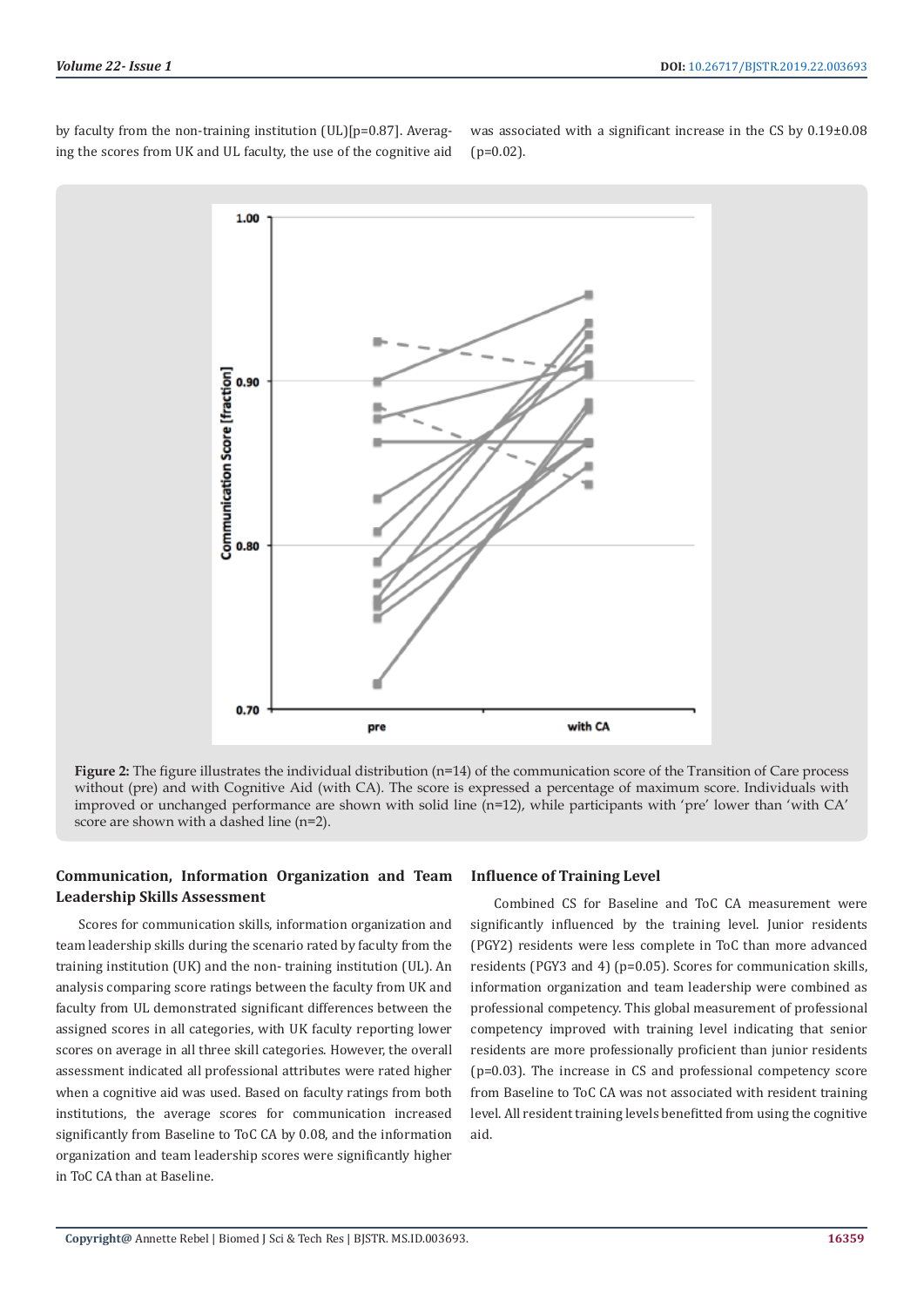#### **Inter-Rater Reliability**

One set of ratings from the non-training institution (UL-2) was not

The association between the professional competency scores. related to any other rater (training or non-training institution); however, UL-1 and UL-3 were closely related (Figure 3).

> 1.00  $0.90$ eadership Score [fraction]  $0.80$ 0.70 0.60 with CA pre

**Figure 3:** The figure illustrates the individual distribution (n=14) of the leadership score of the Transition of Care process without (pre) and with Cognitive Aid (with CA). The score is expressed as a percentage of maximum score. Individuals with improved or unchanged performance are shown with solid line (n=13), while participants with 'pre' lower than 'with CA' score are shown with a dashed line (n=1).

# **Discussion**

Accurate and complete information transfer during the ToC process is essential for safe patient care. With increased frequency in patient handovers and the link between communication failures and medical errors [2-29], there is a need for increased understanding of this process [30,31]. Several cognitive aids have been developed to improve the thoroughness of the handover process [6-32], yet the majority of these tools were designed for use during shift transition, not during critical scenarios 5. Failures of communication occur more frequently surrounding times of crisis [12-33], therefore, our goal was to assess the ToC in a crisis simulation and attempt to improve information transfer with a cognitive aid.

The main findings of our study are:

1. Anesthesiology residents with clinical experience and video-based training performed the ToC process following a crisis situation with significant loss of information, and

2. The use of a cognitive aid improved the ToC completeness and communication, organization, and team leadership following a crisis situation.

Our findings raise awareness that substantial information is lost during the ToC process. Previous studies indicate that the frequency of intraoperative handoff affects the morbidity and mortality of patients [16-17]. However, the underlying factors are not clear. Considering our findings, the information lost during ToC might contribute to poor outcomes. The Accreditation Council for Graduate Medical Education (ACGME) has recognized the importance of training residents in ToC [34]. Additionally, the ACGME Clinical Learning Environment Review (CLER) was also developed with a goal of promoting a healthy learning environment to provide safe patient care, with one of its six focus areas being "Transitions in Care" [35].

The use of a cognitive aid in our study was associated with improved completeness of information transfer from 65.7% when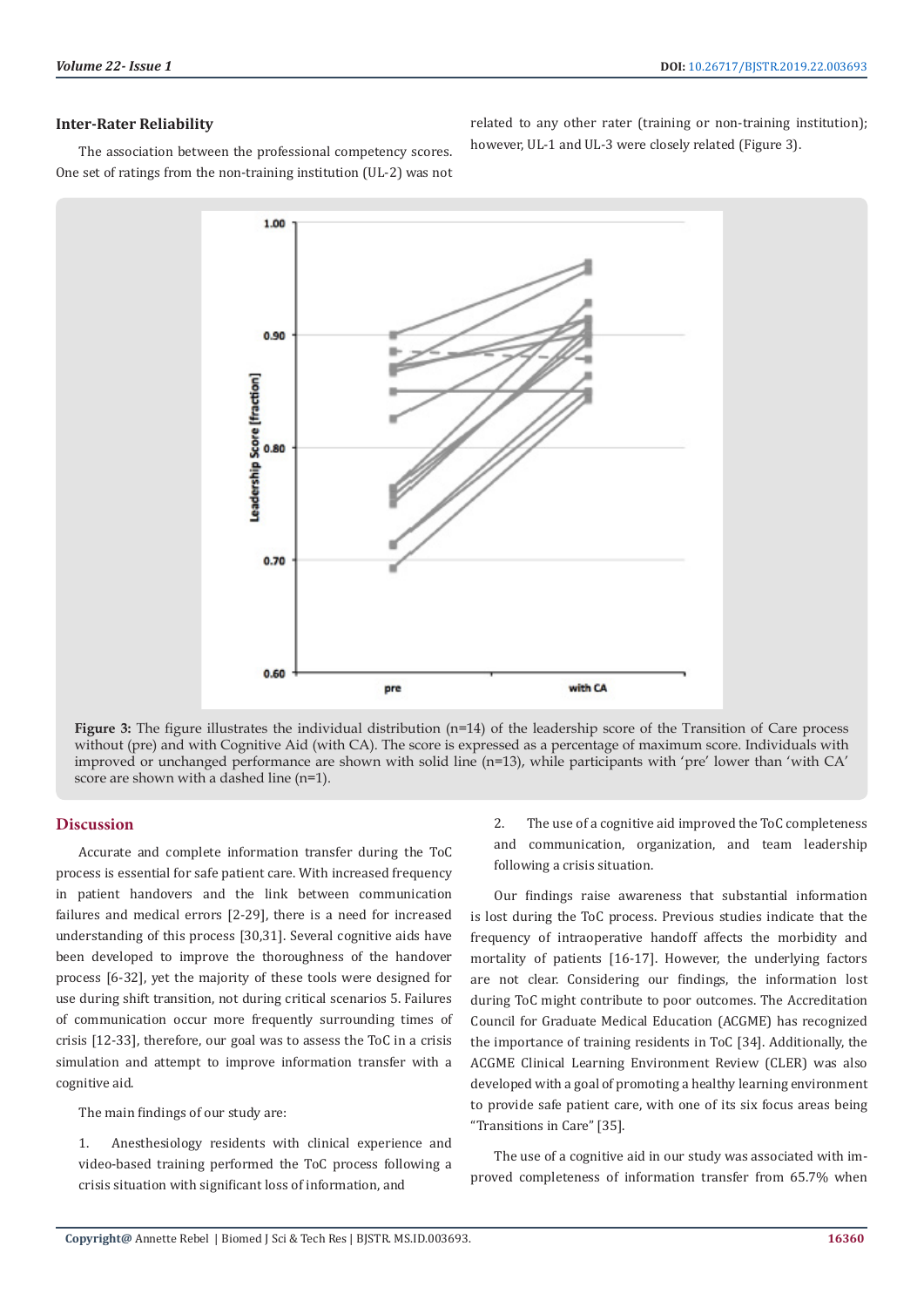it wasn't utilized, to 91.4% when it was. In the last several years, many cognitive aids have been developed attempting to improve handover quality [8-36]. Although there have been many cognitive aids drafted, no specific formatting has been universally adopted. With many formats available, it seems plausible that providers could choose any available cognitive aid suitable to their needs. As confirmed by our results, and other published improvements in ToC with cognitive aids, patient outcomes will likely benefit from their use [8-18].

There are several limitations in our study including a limited sample size within a single institution. Participants encountered similar simulations for both measurements (baseline and with cognitive aid) so some of the improvement observed may be related to retesting. The relative familiarity of a resident with the cognitive aid could have affected our results. However, residents were not involved in the development of the cognitive aid and it is not routinely used at our hospital. Timing could also be a limitation. Since a repeat study was performed with the same resident population ten months following the Baseline study, the residents' ToC

 knowledge and skills may have improved in the interim, confounding whether the improvement was due to the use of a cognitive aid. There was improvement in the overall ToC process in our single-center, simulation- based study when a cognitive aid was used. A cognitive aid is beneficial in providing more complete information transfer between care providers, decreasing communication breakdown, and potentially improving patient outcomes. Further educational research is clearly needed to determine the best evidence for improving ToC to enhance patient safety.

#### **References**

- 1. (2007) Joint Commission on Accreditation of Healthcare Organizations: National Patient Safety Goals Hospital Version Manual Chapter, including Implementation Expectations.
- 2. [Desai SV, Feldman L, Brown L, Dezube R, Yeh HC, et al. \(2013\) Effect](https://www.ncbi.nlm.nih.gov/pubmed/23529771)  [of the 2011 vs 2003 duty hour regulation–compliant models on sleep](https://www.ncbi.nlm.nih.gov/pubmed/23529771)  [duration, trainee education, and continuity of patient care among](https://www.ncbi.nlm.nih.gov/pubmed/23529771)  [internal medicine house staff: A randomized trial. JAMA Intern Med](https://www.ncbi.nlm.nih.gov/pubmed/23529771)  [173\(8\): 649-655.](https://www.ncbi.nlm.nih.gov/pubmed/23529771)
- 3. [Van Eaton EG, Horvath KD, Lober WB, Rossini AJ, Pellegrini CA \(2005\)](https://www.ncbi.nlm.nih.gov/pubmed/15804467)  [A randomized, controlled trial evaluating the impact of a computerized](https://www.ncbi.nlm.nih.gov/pubmed/15804467)  [rounding and sign-out system on continuity of care and resident work](https://www.ncbi.nlm.nih.gov/pubmed/15804467)  [hours. J Am Coll Surg 200\(4\): 538-545.](https://www.ncbi.nlm.nih.gov/pubmed/15804467)
- 4. [Habicht R, Block L, Silva KN, Oliver N, Wu A, et al. \(2015\) Assessing](https://www.researchgate.net/publication/278792106_Assessing_intern_handover_processes)  [Intern Handover Processes. Clin Teach 12: 1-5.](https://www.researchgate.net/publication/278792106_Assessing_intern_handover_processes)
- 5. [Wohlauer M \(2012\) Fragmented care in the era of limited work hours: A](https://www.ncbi.nlm.nih.gov/pubmed/23173183)  [plea for an explicit handover curriculum. BMJ Qual Saf 21: i16-i18.](https://www.ncbi.nlm.nih.gov/pubmed/23173183)
- 6. [Starmer AJ, Sectish TC, Simon DW, Keohane C, McSweeney ME, et al.](https://www.ncbi.nlm.nih.gov/pubmed/24302089)  [\(2013\) Rates of medical errors and preventable adverse events among](https://www.ncbi.nlm.nih.gov/pubmed/24302089)  [hospitalized children following implementation of a resident handoff](https://www.ncbi.nlm.nih.gov/pubmed/24302089)  [bundle. JAMA 310\(21\): 2262-2270.](https://www.ncbi.nlm.nih.gov/pubmed/24302089)
- 7. [Abraham J, Kannampallil TG, Almoosa KF, Patel B, Patel V \(2014\)](https://www.ncbi.nlm.nih.gov/pubmed/24360818)  [Comparative evaluation of the content and structure of communication](https://www.ncbi.nlm.nih.gov/pubmed/24360818)  [using two handoff tools: Implications for patient safety. J Crit Care 29\(2\):](https://www.ncbi.nlm.nih.gov/pubmed/24360818)  [311.e1-7.](https://www.ncbi.nlm.nih.gov/pubmed/24360818)
- 8. [Abraham J, Kannampallil T, Patel B, Almoosa K, Patel V \(2012\) Ensuring](https://www.ncbi.nlm.nih.gov/pubmed/23304268)  [patient safety in care transitions: An empirical evaluation of a handoff](https://www.ncbi.nlm.nih.gov/pubmed/23304268)  [intervention tool. AMIA Ann Symp Proc 2012: 17-26.](https://www.ncbi.nlm.nih.gov/pubmed/23304268)
- 9. [Flanagan ME, Patterson ES, Frankel RM, Doebbeling BN \(2009\)](https://www.ncbi.nlm.nih.gov/pubmed/19390111) [Evaluation of a physician informatics tool to improve patient handoffs. J](https://www.ncbi.nlm.nih.gov/pubmed/19390111) [Am Med Inform Assoc 16\(4\): 509-515.](https://www.ncbi.nlm.nih.gov/pubmed/19390111)
- 10. [Patterson ES, Roth EM, Woods DD, Chow R, Gomes JO \(2004\) Handoff](https://www.ncbi.nlm.nih.gov/pubmed/15051706) [strategies in settings with high consequences for failure: Lessons for](https://www.ncbi.nlm.nih.gov/pubmed/15051706) [health care operations. Int J Qual Health Care 16\(2\): 125-132.](https://www.ncbi.nlm.nih.gov/pubmed/15051706)
- 11. [Arora V, Johnson J \(2006\) A model for building a standardized hand-off](https://www.ncbi.nlm.nih.gov/pubmed/17120925) [protocol. Jt Comm J Qual Patient Saf 32\(11\): 646-655.](https://www.ncbi.nlm.nih.gov/pubmed/17120925)
- 12. [Greenberg CC, Regenbogen SE, Studdert DM, Lipsitz SR, Rogers SO, et](https://www.ncbi.nlm.nih.gov/pubmed/17382211) [al. \(2007\) Patterns of communication breakdowns resulting in injury to](https://www.ncbi.nlm.nih.gov/pubmed/17382211) [surgical patients. J Am Coll Surg 204\(4\): 533-540.](https://www.ncbi.nlm.nih.gov/pubmed/17382211)
- 13. [Gaba DM \(2010\) Crisis resource management and teamwork training in](https://www.ncbi.nlm.nih.gov/pubmed/20551023) [anaesthesia. Br J Anaesth 105\(1\): 3-6.](https://www.ncbi.nlm.nih.gov/pubmed/20551023)
- 14. [Lateef F \(2010\) Simulation-based learning: Just like the real thing. J](https://www.ncbi.nlm.nih.gov/pubmed/21063557) [Emerg Trauma Shock 3\(4\): 348-352.](https://www.ncbi.nlm.nih.gov/pubmed/21063557)
- 15. [Bauer B, Rebel A, DiLorenzo A, Schell RM, Dority JS, et al. \(2016\)](https://www.ncbi.nlm.nih.gov/pmc/articles/PMC4951638/) [Cognitive Aid Use Improves Transition of Care by Graduating Medical](https://www.ncbi.nlm.nih.gov/pmc/articles/PMC4951638/) [Students During a Simulated Crisis. Med Educ Online 21: 32118.](https://www.ncbi.nlm.nih.gov/pmc/articles/PMC4951638/)
- 16. [Saager L, Hesler BD, You J, Turan A, Mascha EJ, et al. \(2014\) Intraoperative](https://www.ncbi.nlm.nih.gov/pubmed/25102312) [Transitions of Anesthesia Care and Postoperative Adverse Outcomes.](https://www.ncbi.nlm.nih.gov/pubmed/25102312) [Anesthesiology 121: 695-706.](https://www.ncbi.nlm.nih.gov/pubmed/25102312)
- 17. [Hudson CC, McDonald B, Hudson JK, Tran D, Boodhwani M \(2015\)](https://www.ncbi.nlm.nih.gov/pubmed/25440620) [Impact of anesthetic handover on mortality and morbidity in cardiac](https://www.ncbi.nlm.nih.gov/pubmed/25440620) [surgery: A cohort study. J Cardiothor Vasc Anesth 29\(1\): 11-16.](https://www.ncbi.nlm.nih.gov/pubmed/25440620)
- 18. [Potestio C, Mottla J, Kelley E, DeGroot K \(2015\) Improving Post](https://www.apsf.org/article/improving-post-anesthesia-care-unit-pacu-handoff-by-implementing-a-succinct-checklist/) [Anesthesia Care Unit \(PACU\) handoff by implementing a succinct](https://www.apsf.org/article/improving-post-anesthesia-care-unit-pacu-handoff-by-implementing-a-succinct-checklist/) [checklist. APSF Newsletter 13-15.](https://www.apsf.org/article/improving-post-anesthesia-care-unit-pacu-handoff-by-implementing-a-succinct-checklist/)
- 19. [Abraham J, Kannampallil T, Patel VL \(2014\) A systematic review of the](https://www.ncbi.nlm.nih.gov/pubmed/23703824) [literature on the evaluation of handoff tools: Implications for research](https://www.ncbi.nlm.nih.gov/pubmed/23703824) [and practice. J Am Med Inform Assoc 21\(1\): 154-162.](https://www.ncbi.nlm.nih.gov/pubmed/23703824)
- 20. [Marshall S \(2013\) The use of cognitive aids during emergencies in](https://www.ncbi.nlm.nih.gov/pubmed/24029855) [anesthesia: A review of the literature. Anesth Analg 117\(5\): 1162-1171.](https://www.ncbi.nlm.nih.gov/pubmed/24029855)
- 21. [Marshall SD, Mehra R \(2014\) The effects of a displayed cognitive aid on](https://www.ncbi.nlm.nih.gov/pubmed/24917333) [non- technical skills in a simulated 'can't intubate, can't oxygenate' crisis.](https://www.ncbi.nlm.nih.gov/pubmed/24917333) [Anaesthesia 69\(7\): 669-677.](https://www.ncbi.nlm.nih.gov/pubmed/24917333)
- 22. [Marshall S, Harrison J, Flanagan B \(2009\) The Teaching of a structured](https://www.ncbi.nlm.nih.gov/pubmed/19342529) [tool improves the clarity and content of interprofessional clinical](https://www.ncbi.nlm.nih.gov/pubmed/19342529) [communication. Qual Saf Health Care 18\(2\): 137-140.](https://www.ncbi.nlm.nih.gov/pubmed/19342529)
- 23. [Shaffner DH, Heitmiller ES, Deshpande JK \(2013\) Pediatric perioperative](https://www.ncbi.nlm.nih.gov/pubmed/24023023) [life support. Anesth Analg 117\(4\): 960-979.](https://www.ncbi.nlm.nih.gov/pubmed/24023023)
- 24. [Watkins SC, Anders S, Clebone A, Hughes E, Zeigler L, et al. \(2016\) Paper](https://www.ncbi.nlm.nih.gov/pubmed/26067401) [or plastic? Simulation based evaluation of two versions of a cognitive](https://www.ncbi.nlm.nih.gov/pubmed/26067401) [aid for managing pediatric peri-operative critical events by anesthesia](https://www.ncbi.nlm.nih.gov/pubmed/26067401) [trainees: evaluation of the society for pediatric anesthesia emergency](https://www.ncbi.nlm.nih.gov/pubmed/26067401) [checklist. J Clin Monit Comput 30\(3\): 275-283.](https://www.ncbi.nlm.nih.gov/pubmed/26067401)
- 25. [Chueh H, Barnett GO \(1997\) "Just-in-time" clinical information. Acad](https://www.ncbi.nlm.nih.gov/pubmed/9200584) [Med 72\(6\): 512- 517.](https://www.ncbi.nlm.nih.gov/pubmed/9200584)
- 26. Rebel A, DiLorenzo A, Sloan PA, Fragneto R, Lukens F, et al. (2014) Development of a cognitive aid to improve the quality of transition of care in crisis situations. Anesth Analg 118(5S): S-245.
- 27. Rebel A, DiLorenzo A, Sloan PA, Latif R, Christie KB, et al. (2015) Use of a cognitive aid improves resident transition of care process quality in simulated crisis situation. Anesth Analg 120(3S): S-131.
- 28.[\(2012\) Joint Commission Center for Transforming Healthcare Releases](https://www.ncbi.nlm.nih.gov/pubmed/22928243) [Targeted Solutions Tool for Hand-Off. Jt Comm Perspect 32\(8\): 1-3.](https://www.ncbi.nlm.nih.gov/pubmed/22928243)
- 29.[\(2012\) Joint Commission Center for Transforming Healthcare Releases](https://www.jointcommission.org/assets/1/6/tst_hoc_persp_08_12.pdf) [Targeted Solutions Tool for Hand-Off Communications. Jt Comm](https://www.jointcommission.org/assets/1/6/tst_hoc_persp_08_12.pdf) [Perspect® 32: 8.](https://www.jointcommission.org/assets/1/6/tst_hoc_persp_08_12.pdf)
- 30.(2008) NTOCC Measures Work Group. Transitions of Care Measures. National Transitions of Care Coalition.